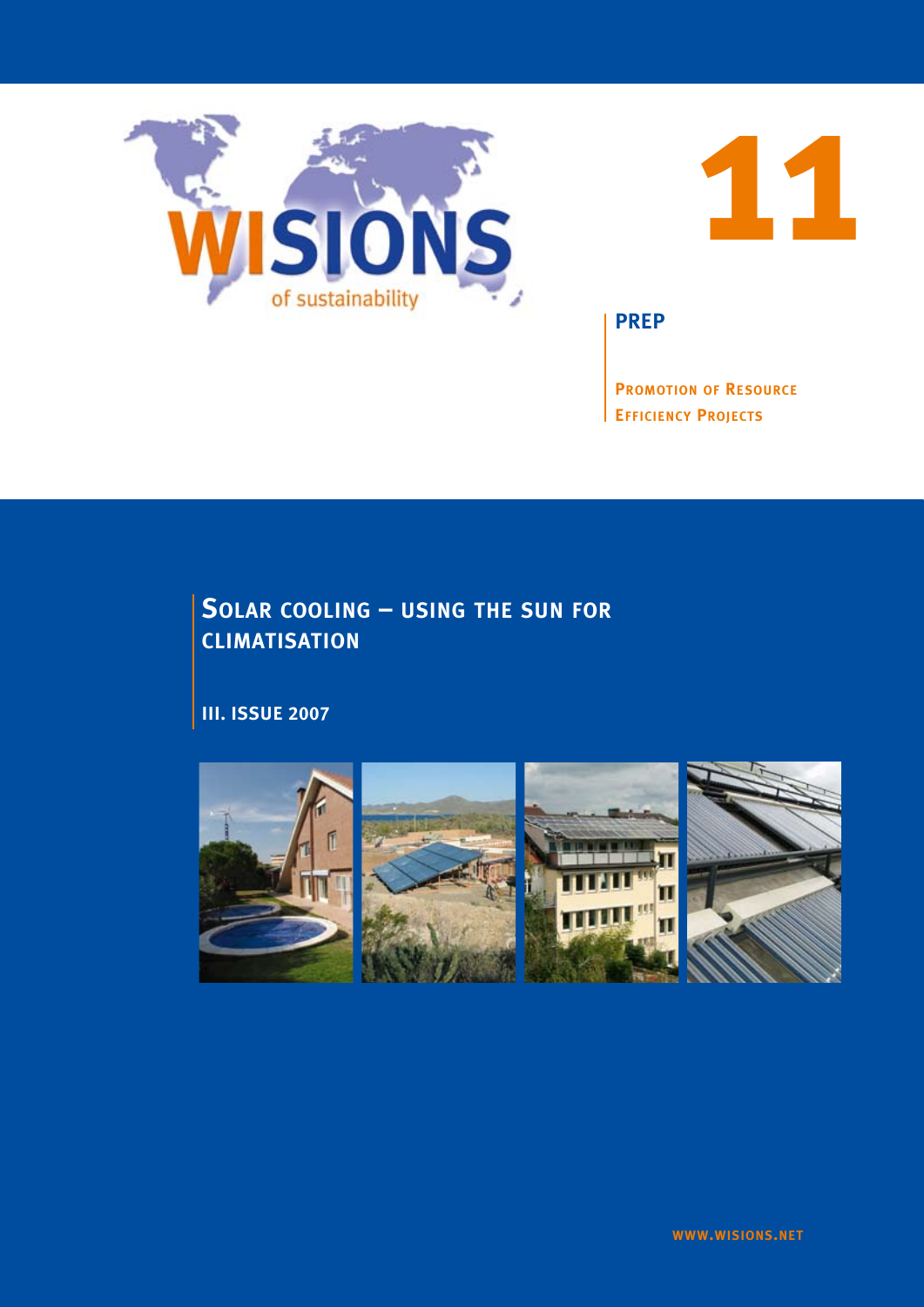## **WISIONS** Sustainable Development is Possible

**WISIONS** is an initiative of the Wuppertal Institute for Climate, Environment and Energy, carried out with the support of the Swiss-based foundation Pro-Evolution, to foster practical and sustainable energy projects.

Sustainable development is possible. Numerous innovative and valuable contributions from different countries, fields and institutions have shown that an appropriate reconciliation of economic, ecological and social factors is not unrealistic utopia. We have made a promising start, but the greatest challenge still facing us in the 21st century is to learn how to use the world's resources more efficiently and in an ecologically sound and socially balanced way.

Progress is being made; however, fifteen years after the UN Conference on Environment and Development in Rio de Janeiro, many people, especially in developing countries, still lack access to resources, clean technologies, and education. At the same time, people's level of resource consumption and means of production remains unsustainable.

To meet global challenges like climate change, water scarcity and poverty, it is necessary to foster projects of potential strategic global importance by supporting them so that they can be implemented locally. Examples of good practice need to be actively promoted to a wider audience.

**WISIONS** promotes good practice in resource efficiency through its publication of relevant successful projects in its Promotion of Resource Efficiency Projects: **PREP**

**WISIONS** also provides consulting and support to ensure the potential seen in visions of renewable energy and energy efficiency can become mature projects through its Sustainable Energy Project Support: **SEPS**



Photo: photocase. de: sriesen.ch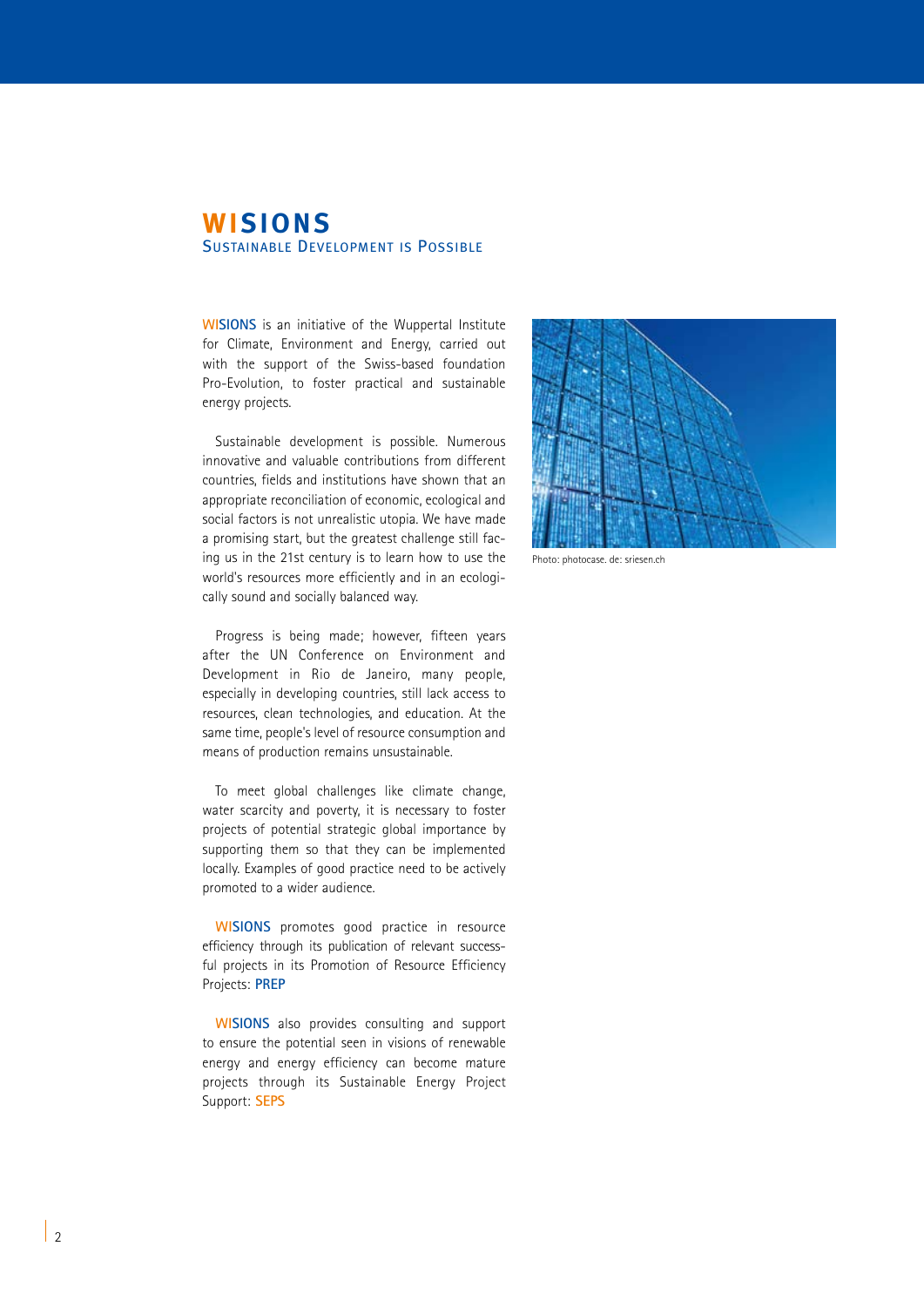## **Solar cooling – using the sun for climatisation**

In recent years, the number of recordbreaking hot summer days, especially in those regions with a usually moderate climate, has been increasing. This has led to a growing demand for climatisation in, for example, the workplace, and more and more office buildings are already being fitted with air conditioning systems. In many countries air conditioning is, however, one of the highest energy consuming services in buildings.

Conventional cooling technologies are generally based on electrically driven refrigerating machines. These have several disadvantages: they lead to high levels of primary energy consumption, cause high and expensive electricity peak loads and usually employ refrigerants with negative environmental impacts. This is where solar cooling comes into play. The sun, while heating up buildings, also delivers the energy to cool them. The major attraction of this system is that the hottest days have the greatest need for cooling and, simultaneously, offer the maximum possible solar energy gain.

Solar cooling systems have the advantage of using harmless working fluids such as water or solutions of certain salts; they are environmentally safe. Additionally, they can make huge energy savings in conventional energy of between 40% and 60% in chilled water systems. This, in turn, also reduces the pressure on electricity grids, which can sometimes reach their capacity limit on hot days.

In this brochure, **WISIONS** focuses on the applications of solar assisted cooling systems. After taking a more detailed look at the characteristics of such appliances, **WISIONS** presents projects in Spain, the USA, Germany and China that have been successfully implemented, with the intention of further promoting the particular approaches used by these



Photo: photocase.de: Andreas Utsch – Yellow Tree

projects. Using a key number of internationally accepted criteria, the main consideration for the selection of the projects was energy efficiency and successful performance. The assessment of the projects also included the consideration of regional factors acknowledging different needs and potentials.

All projects that fulfilled **WISIONS**  application criteria were independently reviewed, and 4 of them, with the potential to make a significant impact on global energy and resource efficiency, are published in the following pages. **WISIONS** is pleased to present good practice examples from ambitious projects that have been successfully implemented on different continents. All of these projects are appropriate within their local context and have been developed to a level which meets **WISIONS** selection criteria. Although uniquely designed for a particular setting and problem, the projects presented can be adapted to different situations or can provide valuable information from their implementation phase. Links to the illustrated good practice examples shown in the brochure are available on www.wisions.net.

The selected projects are not intended to represent the only possible course of action to take in the area of solar cooling but they do demonstrate promising approaches.

The next **PREP** brochure, following the same objectives, namely to collect, evaluate and promote good practice examples, will highlight the issue of "Water for Energy and Energy for Water".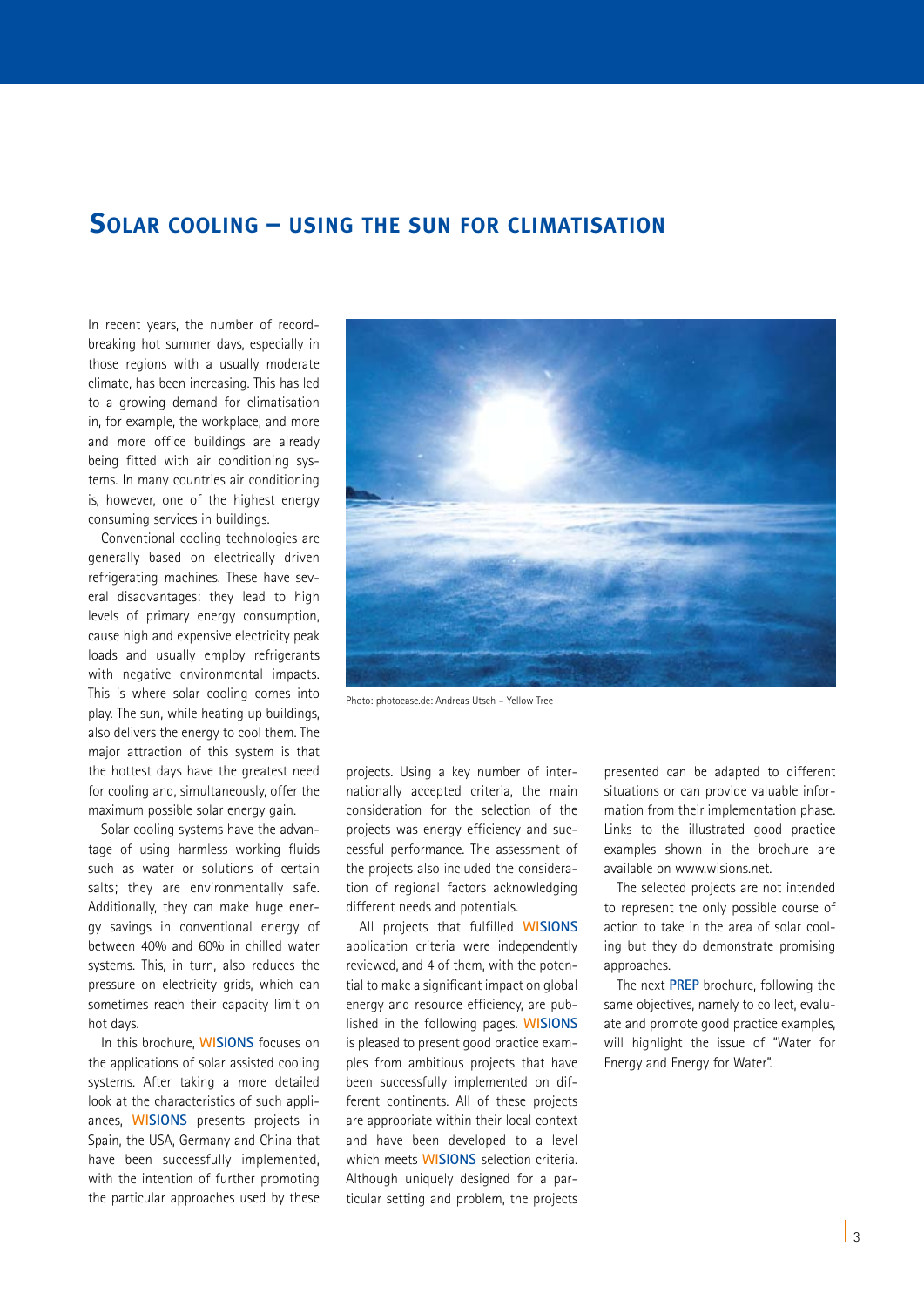## **What is solar cooling all about?**



Photo: photocase.de: satzzeichen

Compared to other solar energy applications, solar cooling is a relatively new, but growing, technology. Many projects using the technology are still for the purposes of demonstration only, but a growing number of systems are being implemented all over the world for conventional use. In order to give an insight into this innovative technology, detailed information about the possible technical applications of solar cooling systems is provided in this section.

Passive solar cooling, based on bioclimatic strategies such as sun protection using natural screening devices or increased cooling by using ponds or water basins on the roof or close to the external walls, is widely applied and should be the first step to take in cooling a building. Such measures are easier and less costly to implement, they decrease the need for additional cooling and, therefore, for additional energy demand (and also for investment). Sufficient insulation of the building also decreases the need for cooling, as well as for heating.

If the outcome of these measures is not sufficient in itself, a solar assisted cooling system may be an intelligent solution. In solar assisted cooling systems

solar heat is used to drive the cooling process for air conditioning in buildings. Instead of using electricity, free solar thermal energy is used for cooling through a thermal-chemical sorption process.

#### **Benefits**

The main benefit of solar cooling is that, in general, levels of solar radiation are highest when climatisation is most needed: the sunnier the day, the more energy is produced for cooling. As the application uses a renewable energy source it offers environmental benefits: a reduction in conventional energy use, as well as lower levels of harmful emissions.

Additionally, although a chemical process is adopted, the refrigerants that are used (water, salts, silica gel, lithium bromide and lithium chloride) are harmless and the chemicals do not come into contact with the air. Furthermore, as opposed those used in many electrically driven cooling systems, the materials used for solar cooling do not have a relevant global warming potential (GWP).

 $\frac{1}{4}$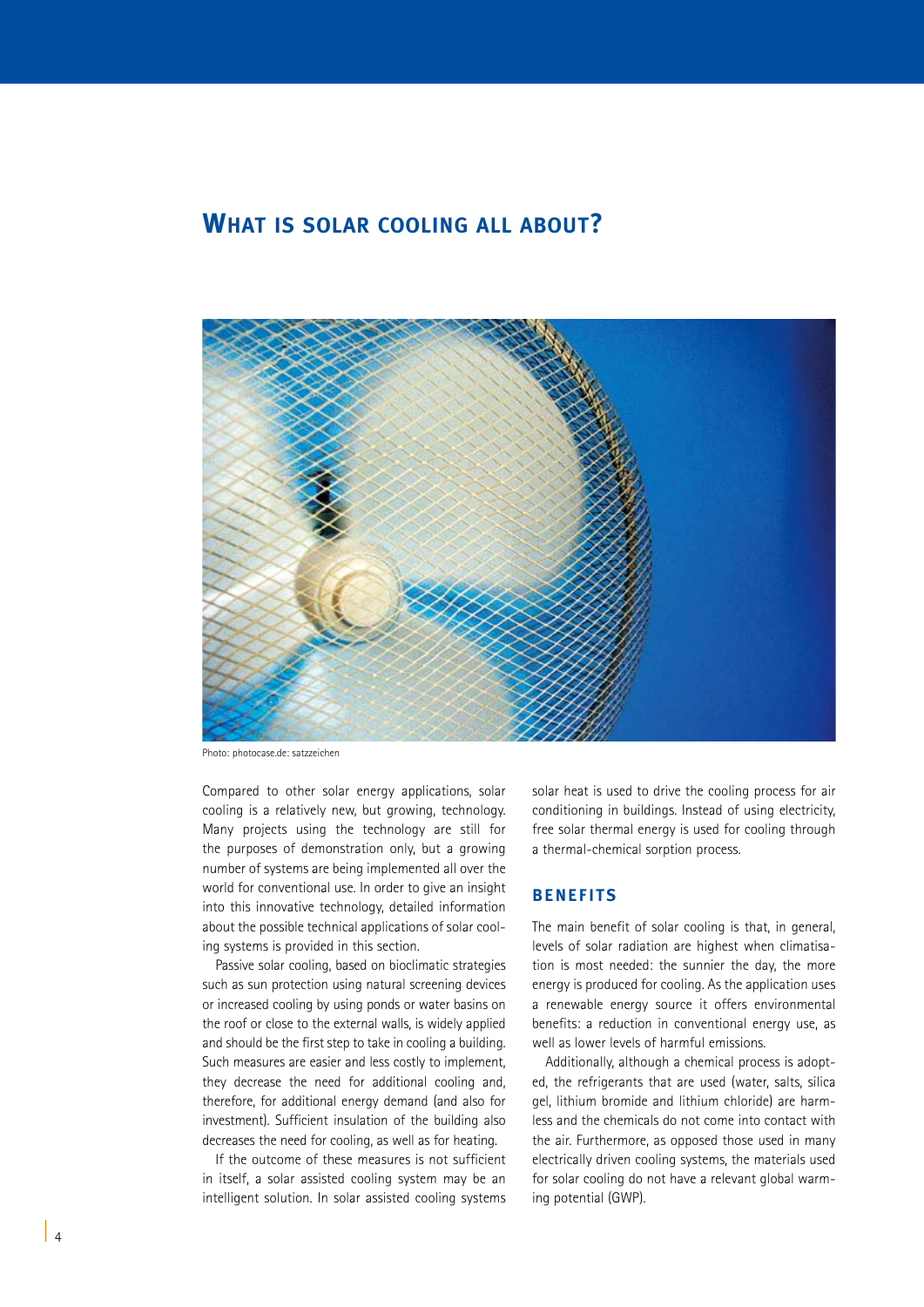Another aspect, which is becoming increasingly relevant, is the lowering of demand on grid electricity in hot regions. The use of solar thermal energy reduces the need for electrical energy, especially at midday during summer, which is a peak time for electricity use.

The benefit for the user is in the reduced need for electricity, with a respective reduction in energy bills. In many Western countries the "peak load" electricity that can be partially substituted by solar driven systems is very expensive, while the solar energy itself is free. As energy costs are predicted to rise in the future, this cost aspect could become one of the most significant factors in the growth of solar cooling.

### **Technical issues**

Various technical solutions are possible, depending on factors such as the type of building, its function and the existing infrastructure. In principle, two different cooling technologies are available: closed cooling systems and open systems for dehumidification and/or cooling. In addition to using solar energy, both systems can also use waste heat from, for example, combined heat and power (CHP) plants to power or regenerate the system.

Closed cooling systems are based on the thermo-chemical process of sorption. A liquid or gaseous substance is either attached to a solid, porous material (adsorption) or is taken in by a liquid material (absorption). Globally, absorption chillers are the most widespread. A thermal compression of the refrigerant is achieved by using a liquid refrigerant or sorbent solution and a heat source. This process replaces the electricity consumption of a mechanical compressor.

Open or desiccant cooling systems, on the other hand, are able to reduce the humidity, which means that the air only seems to be cooler, yet comfort levels are significantly increased. Desiccant systems are often used in combination with evaporative cooling, leading to air dehumidification by a desiccant liquid or solid material. These systems are 'open' in the sense that the refrigerant is taken out of the system after having provided the cooling effect and is replaced by a new refrigerant in an open-ended loop. As there is direct contact with the atmosphere, the refrigerant is always water.

The technical performance of thermally driven chillers is given in COP, the thermal Coefficient Of Performance. It is defined as the fraction of heat discarded from the chilled water cycle ('delivered cold') and the required driving heat. Typical ranges of COP for closed cycles are 0.5 to 0.7 for adsorption chillers and 0.6 to 0.75 for absorption chillers. The COP range for open cycles typically lies between 0.5 and >1. The generated waste heat either has to be diverted to a re-cooling tower or is forwarded to a heat storage system; this could be, for example, a swimming pool where the waste heat is used for water heating.



Source: Hans-Martin Henning, Fraunhofer Institute ISE

To operate the solar assisted cooling systems, the solar thermal collector systems have to reach certain temperatures. For thermally driven chillers, the driving temperature is mainly between 60°C and 80°C, for desiccant cooling systems, the driving temperature is from 55°C to 90°C.

### **Obstacles**

Although a large potential market for solar cooling exists, the current high investment costs present a significant barrier to broad implementation. Compared to conventional cooling systems, the upfront costs are around 2 to 2.5 times higher.

A solar assisted cooling system is quite a complex system, including solar collectors, the cooling device and the control technology. Therefore, ongoing technical maintenance is necessary and can present a challenge.

Most devices are still large scale, both in terms of their application and physical size. This makes adapting the technology problematic, especially for detached houses. However, smaller appliances are in development and some are already on the market.

### **Replic abilit y**

Despite the cost factors, it is accepted that there is great potential for solar cooling due to the basic benefits that it offers. Additionally, greater standardisation will, in time, result in cost reduction.

Any solar assisted cooling system has to be adapted to the local climatic conditions: in some regions dehumidification is of great importance and a desiccant cooling system might be the best alternative. In other regions where the cooling need is moderate, small adsorption or absorption systems might be sufficient.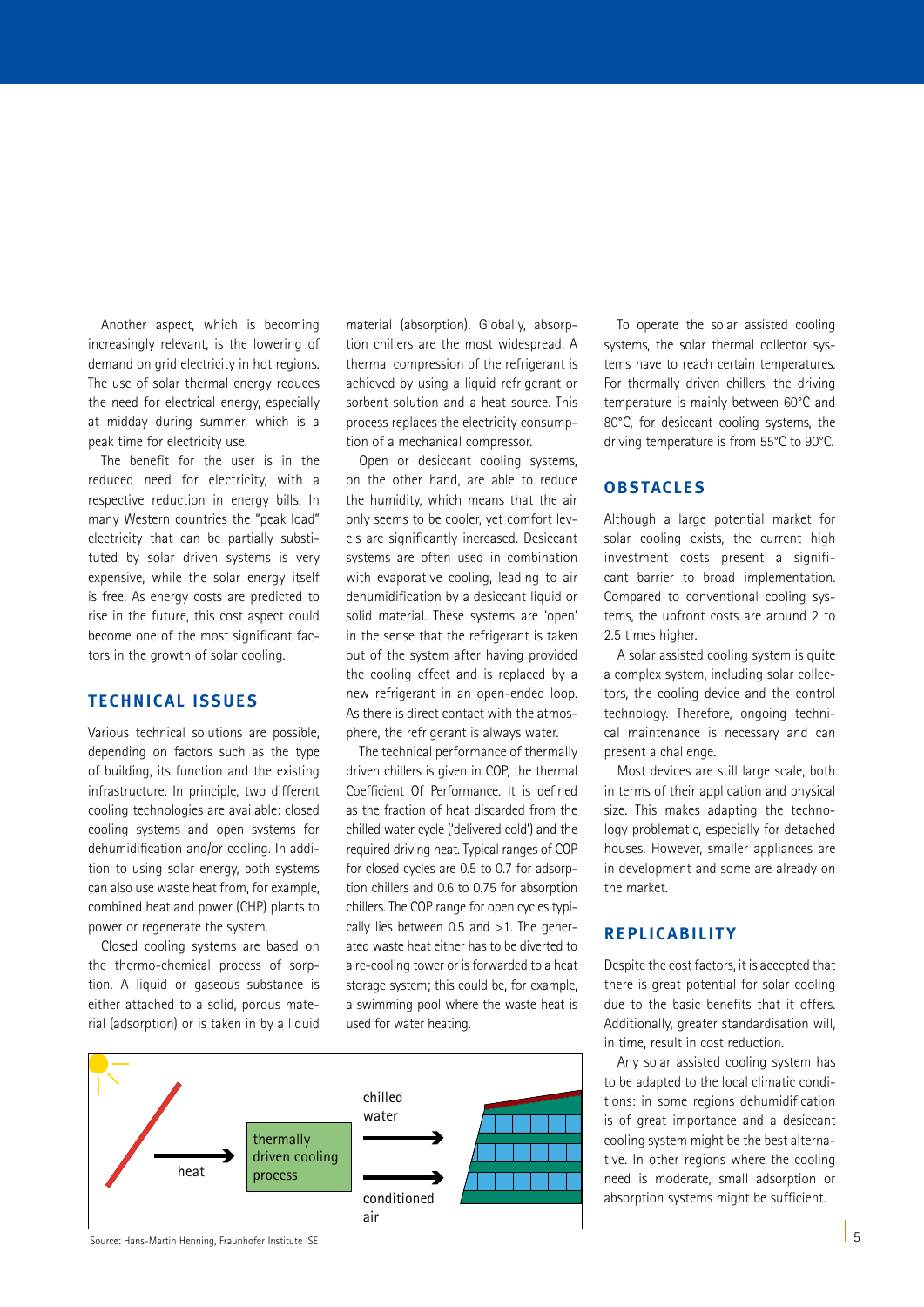## **Solar cooling of a detached house in Madrid**

**Location:** Madrid, Spain

#### **Project's Aim:**

Solar cooling and solar pool heating in a detached house

#### **Technical Answer:**

Development of a triplestate absorption system that allows decoupling from input and output

#### **Project's Duration:**

From February 2007, ongoing



Photo: ClimateWell

ClimateWell produces solar air conditioning adapted to the special needs of small appliances for single or multi (up to 5) family houses, as well as for hotels and offices. The solar cooling system is not a stand-alone technology but is integrated into solar heating to maximise its benefit. To date, ClimateWell has implemented this technology in over fifty homes, offices and public buildings.

The property used as an example in this project is a detached house in Madrid, built in the late 1980s. It was retrofitted in such a way to enable the use of solar energy for air conditioning, pool heating and for the provision of hot water during summer, while the same energy source provides energy for floor and water heating during the winter period.

To achieve this, solar collectors, the solar cooling machine and a radiant floor for heating and cooling were installed. Using standard components to increase the cost effectiveness and replicability of the project, specialists in each field worked together to ensure the

fine-tuning of the system. ClimateWell provided the chiller technology, Sun Technics contributed the solar energy knowledge and Uponor supplied the radiant floor system.

## **BENEFITS**

The use of solar energy instead of conventional energy to run air conditioning offers several benefits.

On a global scale, the reduction in  $CO<sub>2</sub>$  emissions is the most significant advantage. Solar cooling systems offer high  $CO<sub>2</sub>$  saving potentials and, on average, up to 15 tons of  $CO<sub>2</sub>$  per year per system can be saved by using the technology applied in this project.

On a regional level, the increased use of solar energy for cooling lessens the demand on grid electricity and helps to avoid power failures during peak usage periods in the summer. Furthermore, the fact that solar energy systems do not depend on grid electricity allows for the development of solar projects in regions



Photo: ClimateWell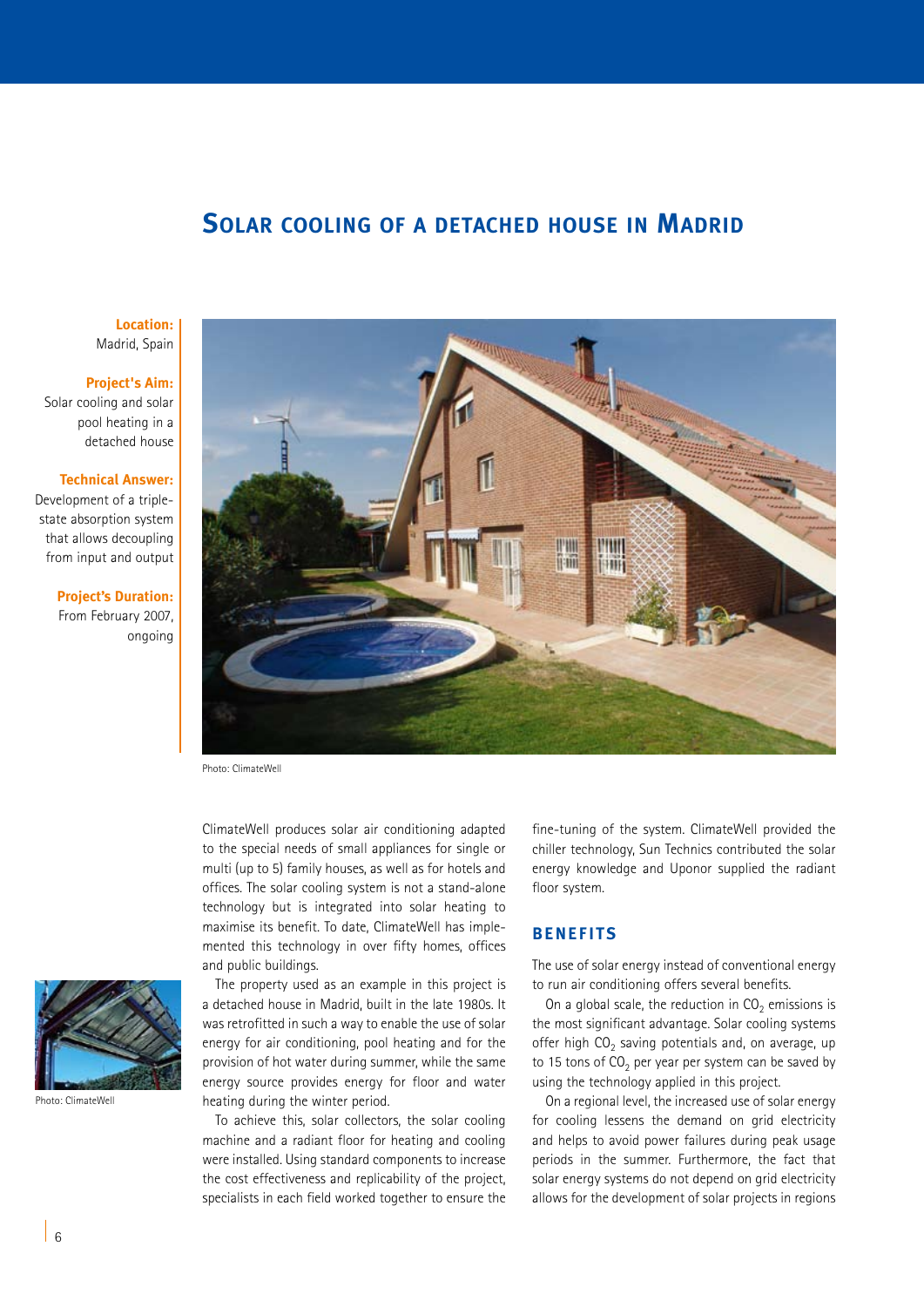where the usage of grid electricity is at its maximum, or where there is no access to grid electricity.

For the detached house itself there are several benefits. Compared to a conventional system, the solar system runs silently creating no pollution and using no refrigerants. As the pool is used as a heat sink no extra cooling tower is necessary, which reduces the need for maintenance. In addition, the pool heating is free of charge because it simply uses the surplus energy from the solar system.

## **SUSTAINABILITY**

The integrated character of the system allows for the conversion of all the solar energy that is collected daily throughout the year, thereby avoiding energy losses. During summer months the surplus energy that is generated by the absorption process is used to heat a pool and water for domestic use, as opposed to using a cooling tower as a heat sink where the surplus energy is not used at all. During wintertime the solar collector directly feeds the heating system, which significantly reduces the energy costs of conventional heating. Furthermore, the in-built energy storage capacity of the cooling machine makes it possible to bridge periods without sunshine so that the cooling or heating capacity of the system is not affected. Given the fact that the system's lifetime is predicted to exceed 15 years, the technology is highly sustainable.

#### **TECHNOLOGY**

The applied cooling technology is specific because the system is able to store energy and is, therefore, capable of decoupling the charging and cooling/heating process, which ensures a continuous supply of cooling or heating. This triplephase absorption technology operates in three modes: charging, heating and cooling. Charging is achieved by means of a chemical process where energy is stored by the drying of lithium chloride (LiCl). By using LiCl, the absorption machine differs from other absorption chillers that use lithium bromide (LiBr), a chemical that is less sensitive to the low temperatures provided by solar thermal collectors. Other advantages are the two accumulators that work intermittently and are able to charge and discharge simultaneously because of their integrated storage capacity. Therefore, the configuration of the system allows high and stable electrical COPs (Coefficient of Performances; cooling or heating output (kW) divided by electrical input): 77 for cooling and 96 for heating.

#### **FINANCIAL ISSUES**

In comparison with a conventional air conditioning system the investment costs for the solar-powered system are twice as high, in the region of EUR 30,000. However, the monthly energy savings (EUR 117) are significantly higher than the monthly repayment costs (EUR 62 monthly repayment over 20 years at an interest rate of 4%), resulting in monthly savings of EUR 52, making the extra investment worthwhile. The balance looks even better if the cost savings for pool heating are included.

### **OBSTACLES**

The main obstacles faced by the project were how to keep the investment costs low and how to simplify the system's composition to increase the attractiveness for small appliances e.g. detached houses. However, by using standardised



Photo: ClimateWell

appliances and exploiting the experience of earlier implementations, as well as collaborating with other experts, it was possible to overcome these obstacles while at the same time ensuring high quality and replicability.

#### **REPLICABILITY**

As the whole system is configured to integrate standardised components, which are easy to distribute and the cost of which are likely to decrease, the replicability of the project is ensured. However, it is not only detached houses that are the target for replication – possibilities include hospitals in developing countries as well as supermarkets worldwide. In relation to the implementation of new energy solutions such as solar cooling, the public sector is regarded as an important and proactive customer providing the opportunity to apply this technology in hospitals, schools and offices.

#### **CONTACT**

#### **ClimateWell AB**

Mr. Johan Larsson e-mail: info@climatewell.com URL: www.climatewell.com

**ClimateWell**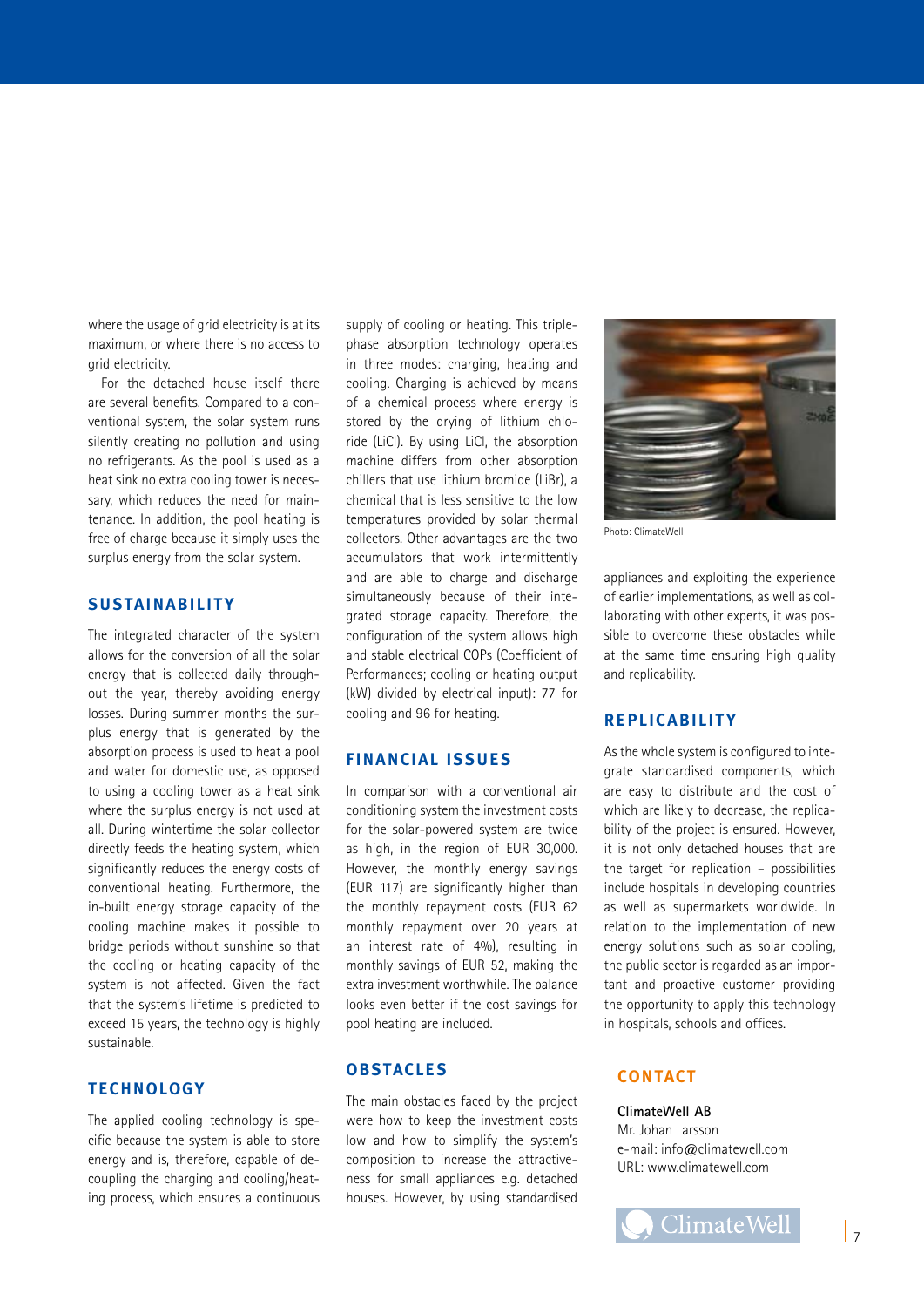# **Desert outdoor center, Arizona**

#### **Location:**

Lake Pleasant Regional Park, Arizona, USA

#### **Project's Aim:**

To provide a constant energy supply

#### **Technical Answer:**

Solar energy for heating and cooling the Center's buildings

#### **Project's Duration:**

April 2004 — April 2006



Photo: S.O.L.I.D.

The Desert Outdoor Center near Phoenix in Arizona, USA, offers educational and environmental outdoor programmes for students. The buildings of the Center are constructed with concrete and masonry to blend in with the surrounding landscape.

The Center is quite isolated and marks the end of an electricity grid. It is a challenge to provide the Center with a constant and sufficient supply of energy; therefore, the construction of a solar plant appeared to be a particularly appropriate solution.

The Center is equipped with a solar plant of 126m<sup>2</sup> high temperature (HT) collectors, designed by the Austrian company S.O.L.I.D. The solar energy is used for heating during the cold months and for running an absorption cooling machine for air conditioning during the hot months.

## **BENEFITS**

Environmental benefits mainly consist of a decrease in conventional energy use and in a reduction of  $CO<sub>2</sub>$ emissions, as the absorption cooling system needs 20% less energy than a conventional electric chiller. In total, the electricity consumption of the whole Center has been reduced by about 20%, leading to energy cost savings. The life span of the absorption cooling machine is about twice as long as a conventional electric one, because there are nearly no defect-sensitive moving parts in the absorption machine.

The solar plant at the Desert Outdoor Center is a show-case one, providing valuable information about solar technology for the students. The whole system is placed in a compact, pre-fabricated "Energy Cabin". This cabin has a small window, through which the students can watch and understand how the system works.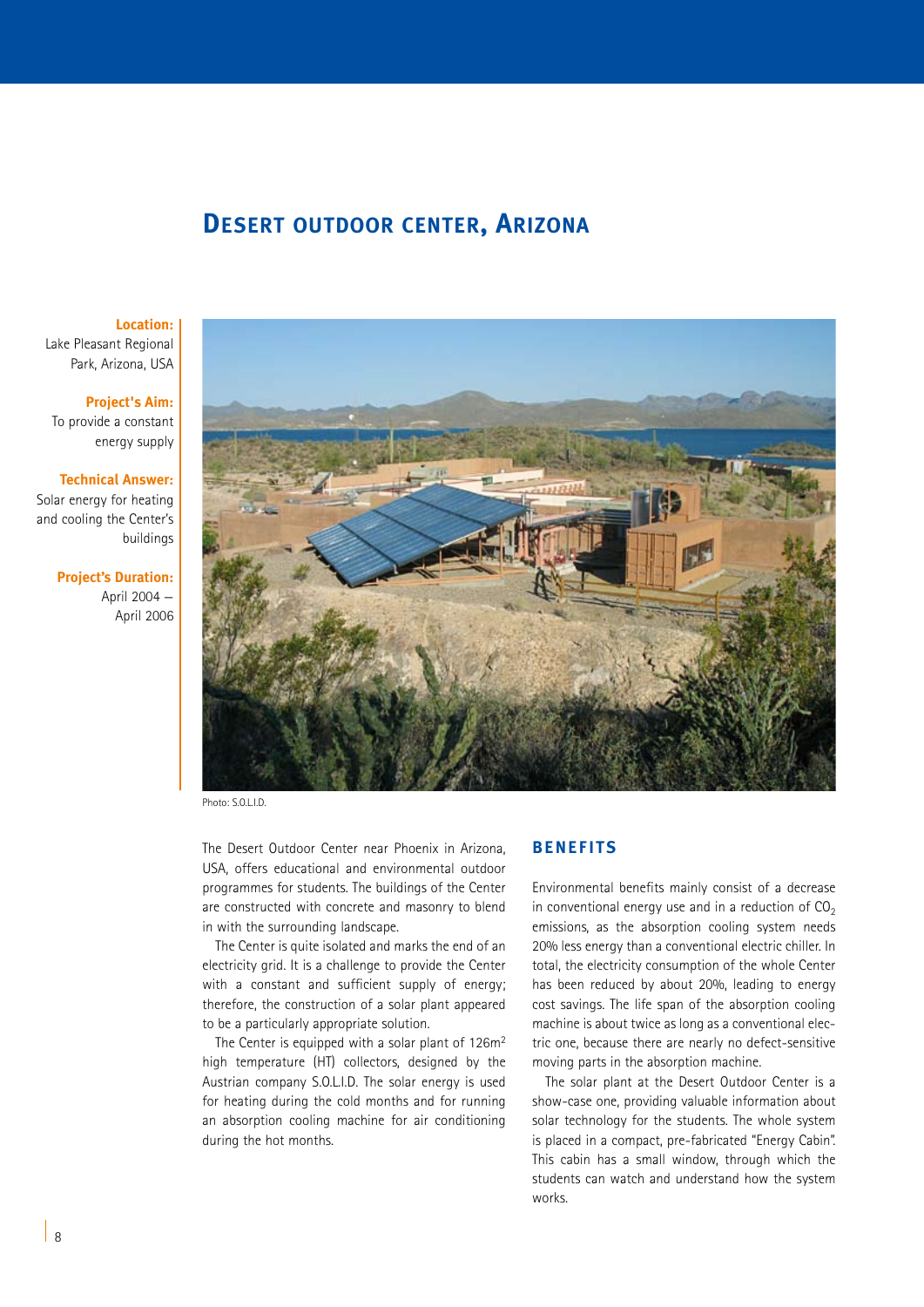As the solar cooling system does not use ventilators but only circulation pumps, the sound pressure level of the absorption machine is much lower than that of a conventional electric chiller.

The project was implemented in cooperation with local partners, who were trained in solar technology.

## **SUSTAINABILITY**

The minimum expected lifetime for this project is 20 years, as this period constitutes the expected lifetime of the absorption chiller and the solar plant. The continuity of the project is assured because the operating company manages the solar power plant and has a maintenance contract with local companies. Therefore, the project's continuity is contractually and technically assured.

## **TECHNOLOGY**

The whole building area amounts to 1,486m2 and a heating and cooling system with electric chillers, a two-pipe system for alternate hot or chilled water, and fan coil units in each room was already present.



Photo: S.O.L.I.D.

Based on information about the existing circumstances, a 70kW cooling machine was designed. The system, including pumps, cold water storage and a control unit, is located in a container; the heat storage is situated beside the container and the cooling tower on the roof of the container.

The "Energy Cabin", which can be designed to any power specification, can be quickly and efficiently installed, commissioned and optimised for the particular application. For the operation of this "Energy Cabin" only the connection of two pipes and a bus bar is necessary. Because of the low number of interfaces the possibility of errors is limited.

The chiller used is not a typical compressor machine working with electrical energy, but is driven with thermal energy from the solar collector field or from the boilers. In this project an absorption chiller based on lithium bromide is used.

The total annual energy output of the solar plant is about 150MWh. The solar energy is used either for space heating in spring, autumn and winter, or for running the cooling machine in summer.

#### **FINANCIAL ISSUES**

The lifetime of the solar plant is about 20 years. Total costs amounted to about US\$ 300,000 with an approximate payback period of between 5 and 7 years.

## **OBSTACLES**

The main obstacles faced were at the outset of planning this project, including the search for customers, for operating partners with trust in this technology and for professional partners at the local level.

The major obstacles to implementing this technology are the high set-up costs involved. However, as knowledge about this technology increases and as plants such as these are constructed



Photo: S.O.L.I.D.

more frequently, both the cost and the time needed to design and implement the systems will decrease.

### **REPLICABILITY**

The basic principle of this solar plant is already used in other projects and other companies are interested in using the project's concept for their own applications. One aspect that is favourable for the replication potential is the fact that the transport and the installation of the solar plant is very easy because of the mobile plant room ("Energy Cabin").

## **CONTACT**

**S.O.L.I.D. Solarinstallation & Design GmbH** Ms. Pia Pauli e-mail: p.pauli@solid.at URL: www.solid.at

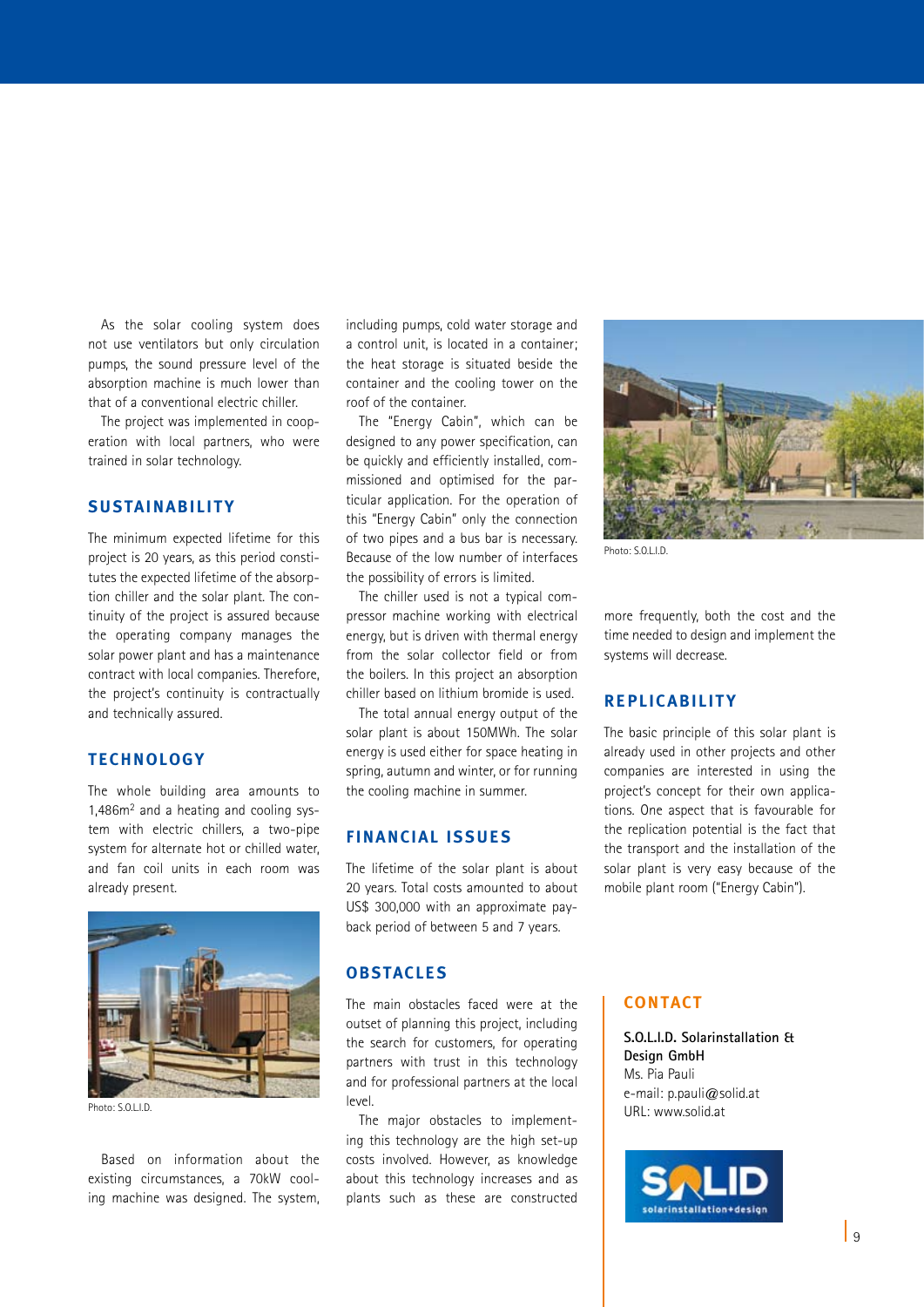# **Solar self-sufficient cooling in the office building of iba ag in Fürth**

#### **Location:** Fürth, Germany

#### **Project's Aim:**

Sustainable provision of adequate office climatisation during hot summer months

#### **Technical Answer:**

100 percent solar driven air conditioning based on absorption technology

#### **Project's Duration:**

September 2003 – August 2007



Photo: iba AG

During the extraordinary hot and long heat wave affecting Europe in 2003, parts of the iba AG office building reached over 40°C. The high temperatures not only affected the employees, but also led to computer failures. Passive cooling technology, such as window blinds, did not cool the building sufficiently; therefore air conditioning of the office building was recognised as a solution. Taking into consideration global warming and the need to reduce  $CO<sub>2</sub>$  emissions, iba AG was looking to use an innovative, clean and energy saving technology as an alternative to the energy intensive conventional air conditioning solutions available on the market.

Therefore iba AG decided to implement a solar self-sufficient air conditioning system in their office building. The grant programme "Solarthermie 2000plus", operated by the German Federal Ministry of Environment, Nature Protection and Reactor Safety (BMU), funded 50% of the investment costs and provided the basis for the launch of the project.

## **BENEFITS**

The installation of the solar self-sufficient cooling system significantly decreases the operational costs for cooling and hot water provision. Additionally, the surplus heat is not only used for hot water supply or heating support, it also contributes to heating the neighbouring health spa.

The substitution of energy intensive air conditioning units also has the positive impact of reducing usage levels of conventional energy and, therefore, of lowering  $CO<sub>2</sub>$  emissions. However, the impact remains small unless other office and accommodation units convert to similar solar technology. This project shows that solar self-sufficient cooling in small and medium sized buildings can be a practical solution.

The applied technology improves the room climate in two ways. The rooms can now be kept suitably cool and the dry air effect of conventional systems is avoided by using absorption technology.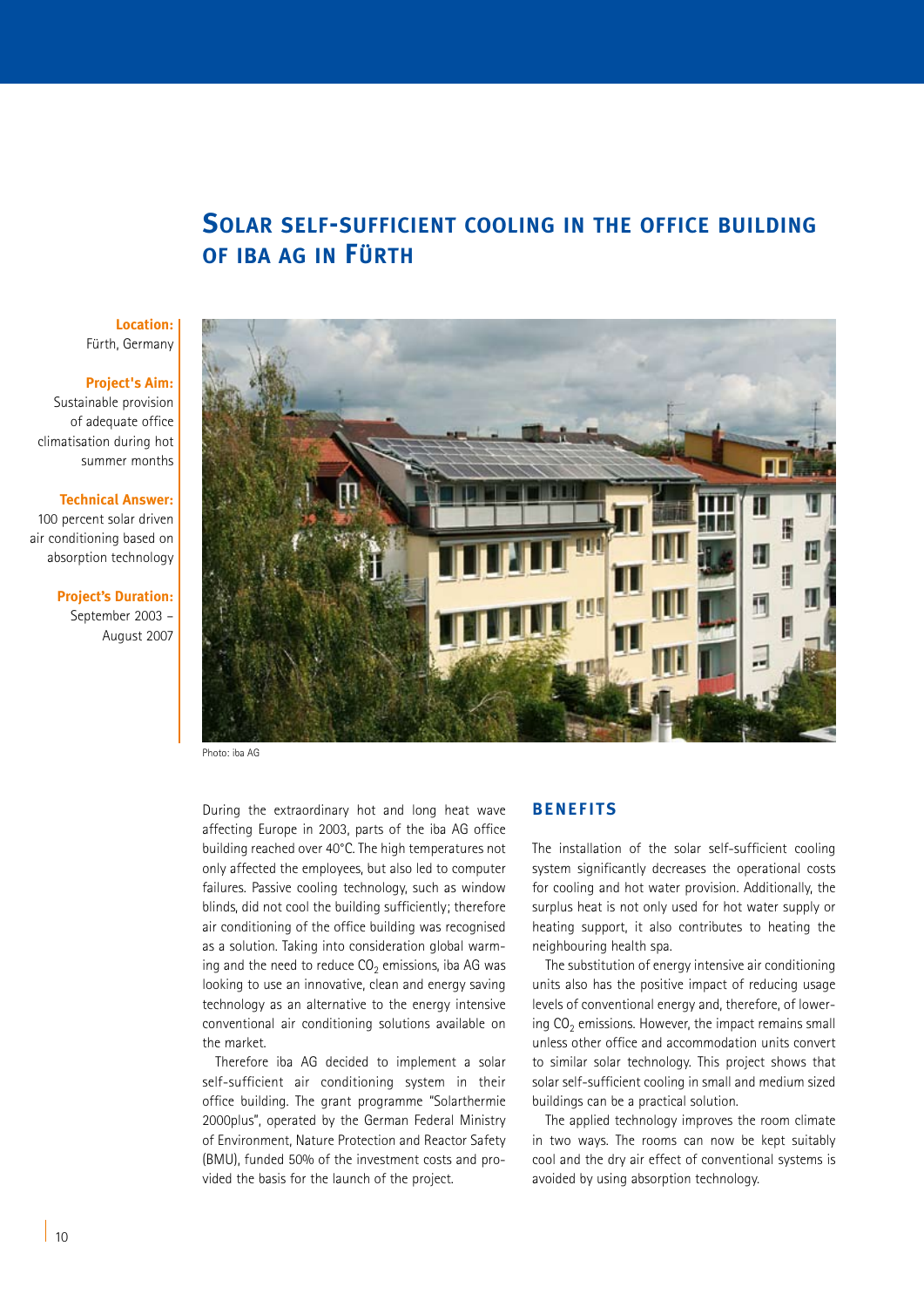In addition to the environmental and indoor climate benefits, iba AG also benefited economically. The promotion of the project raised awareness of the implementing company and also opened up new market opportunities concerning the optimisation and evaluation of the control technology.

## **SUSTAINABILITY**

Two months after the final implementation, the project demonstrated optimal performance in practice ensuring technological continuity and sustainability. As control engineering is one of the major competencies of iba AG and their own software and hardware is applied in this project, the company itself has a special interest in the longevity of the project.

## **TECHNOLOGY**

The design of the solar plant is appropriate for a cooling capacity of 30kW. The recently developed absorption chiller Wegracal-SE30 enables the cooling demand to be met with flow temperatures below 75°C and is, therefore, well adapted to the capacity of the solar collectors. The solar panels and the refrigerant plant are connected via a 3,700 litre storage unit which delivers the energy for cooling and heating when needed. The absorption chiller, which uses lithium bromide, consists of two units - the evaporatorabsorber and generator-condenser unit.

During the summer the absorption chiller works self-sufficiently, meaning that the solar fraction of the cooling process is 100%. Even though an external energy input is possible during periods with lower cooling yield, the project strives not to make use of this possibility, and consequently accepts that the cooling capacity decreases at certain periods.

This strategy aims to reduce conventional energy input by only levelling temperature peaks, but still assuring a cooler room climate. Additionally, this approach avoids the problem that is often present in conventional air conditioning systems, where the difference between the inside and outside temperature is too great, which has a negative effect on the user.

During the winter when cooling is not necessary, the solar energy produced supports the hot water supply and heating system. The surplus energy gained during transitional periods is made available for the neighbouring health spa.

## **FINANCIAL ISSUES**

The initial estimated investment costs, including the solar panels and their roof construction, absorption machine and piping system, the engineering of new control panels and integration of the system into the existing building automation, as well as the number of working hours for implementation amounted to around EUR 300,000. However, due to higher actual costs for construction material and labour the final investment costs increased by 25%.

## **OBSTACLES**

The estimation of demanded refrigeration load was the first challenging step because the demand affects the capacity and engine performance of the installation. It was, therefore, important to neither over nor underestimate the cooling need.

The installation of the solar panels required an extra roof construction to meet static requirements. Furthermore, other modifications of the building were necessary to integrate the large components of the system into the building.

With the technical support and consultation from the project partners all obstacles were overcome. Partners included an engineering company, the Technical Universities of Ilmenau and Berlin, EAW and Solvis in supplying the absorption system and solar panels, architects and contractors concerned with hydraulic and technical solutions.



Photo: iba AG

### **REPLICABILITY**

The concept and design of the installation could easily be transferred into other accommodation and office units, especially if the size of the components can be reduced. However, the best potential for replication is seen in the industrial sector, especially for companies discharging high amounts of rejected heat that could be used as the driving force for cooling.

#### **CONTACT**

#### **iba AG**

Mr. Hatem Haidar e-mail: hatem.haidar@iba-ag.com URL: www.iba-ag.com

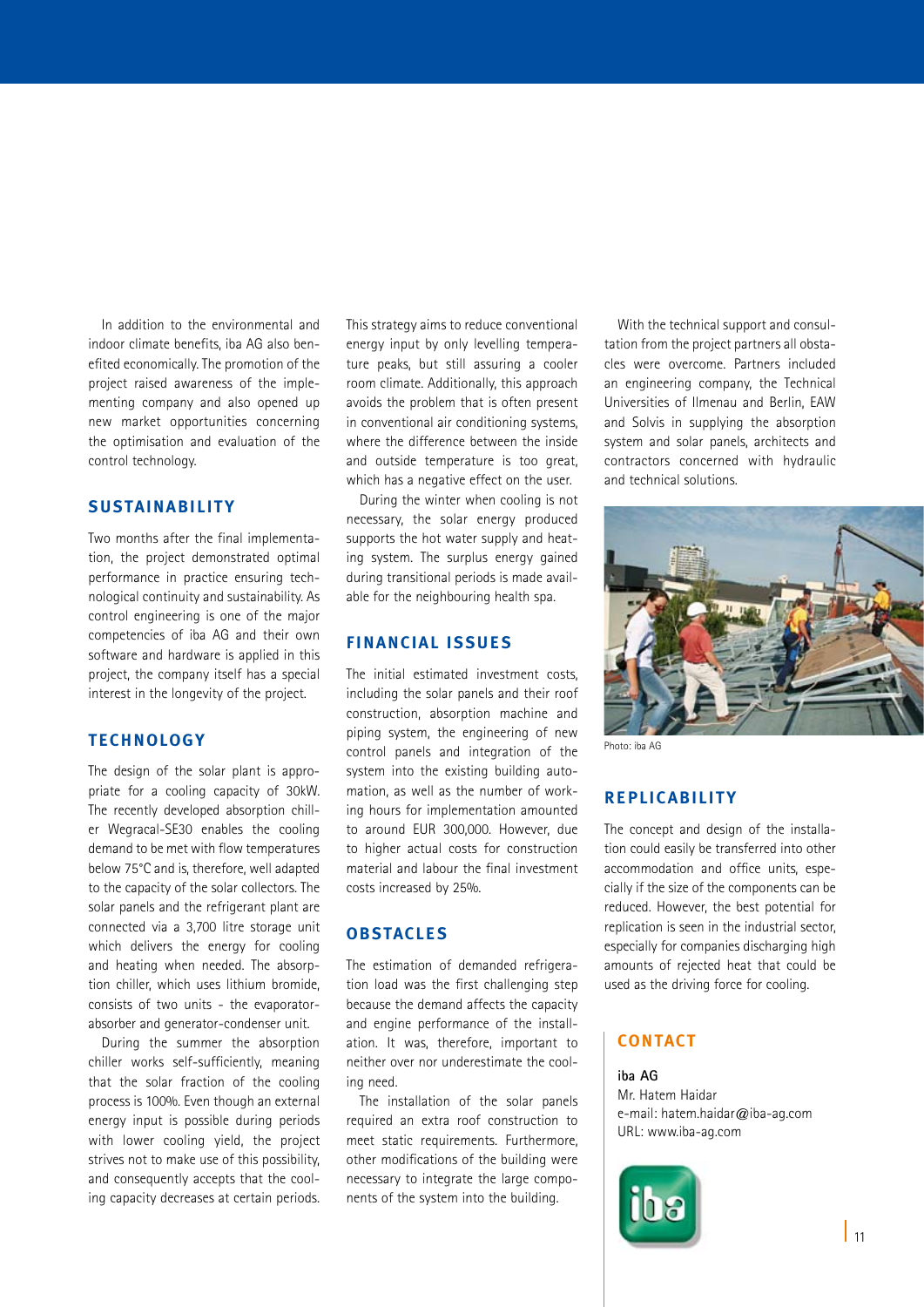# **Solar-powered adsorption cooling system in a green building in Shanghai**

#### **Location:** Shanghai, China

#### **Project's Aim:**

Development of a minitype solar cooling system for public buildings and promotion of solar-powered integrated energy systems

#### **Technical Answer:**

Thermally driven adsorption chillers which meet a cooling demand of 15kW

**Project's Duration:**  September 2004 – August 2005



Photo: Shanghai Jiao Tong University

The solar-powered adsorption cooling system at the Shanghai Research Institute of Building Science is one of China's demonstration projects within the context of the green buildings campaign.

The aim of the project was to develop a small solar cooling system for public/residential buildings driven by solar energy derived from market-available solar collectors. As the cooling period occupies only a small period of the year and the energy input is more or less constant over the year, the system additionally includes three other functions: heating in winter, natural ventilation induced by solar hot water in spring and autumn, and hot water supply throughout the year.

The publicity derived from the project helped to achieve another of the project's aims, namely to promote the application of adsorption cooling technology in China.

#### **BENEFITS**

The solar fraction of the cooling system contributes about 72% of the cooling load during summer. When accounting for the effects of the integrated energy system, which includes floor and water heating, in excess of 60% of the annual building load is satisfied solely by solar energy. As a consequence, the yearly operating costs decreased by 54% compared to the conventional electricity driven system. The substitution of electricity through solar energy also results in a reduction of emissions, e.g.  $60\%$  less  $CO<sub>2</sub>$ , 70% less  $SO<sub>2</sub>$ , and 80% less  $NO<sub>2</sub>$ . The adsorption chiller uses silica gel and water, which is environmentally friendly and avoids negative ecological side effects.

The local Commission of Construction mandated the project's experts to establish a specification to guide large-scale applications of solar integrated



Photo: Shanghai Jiao Tong University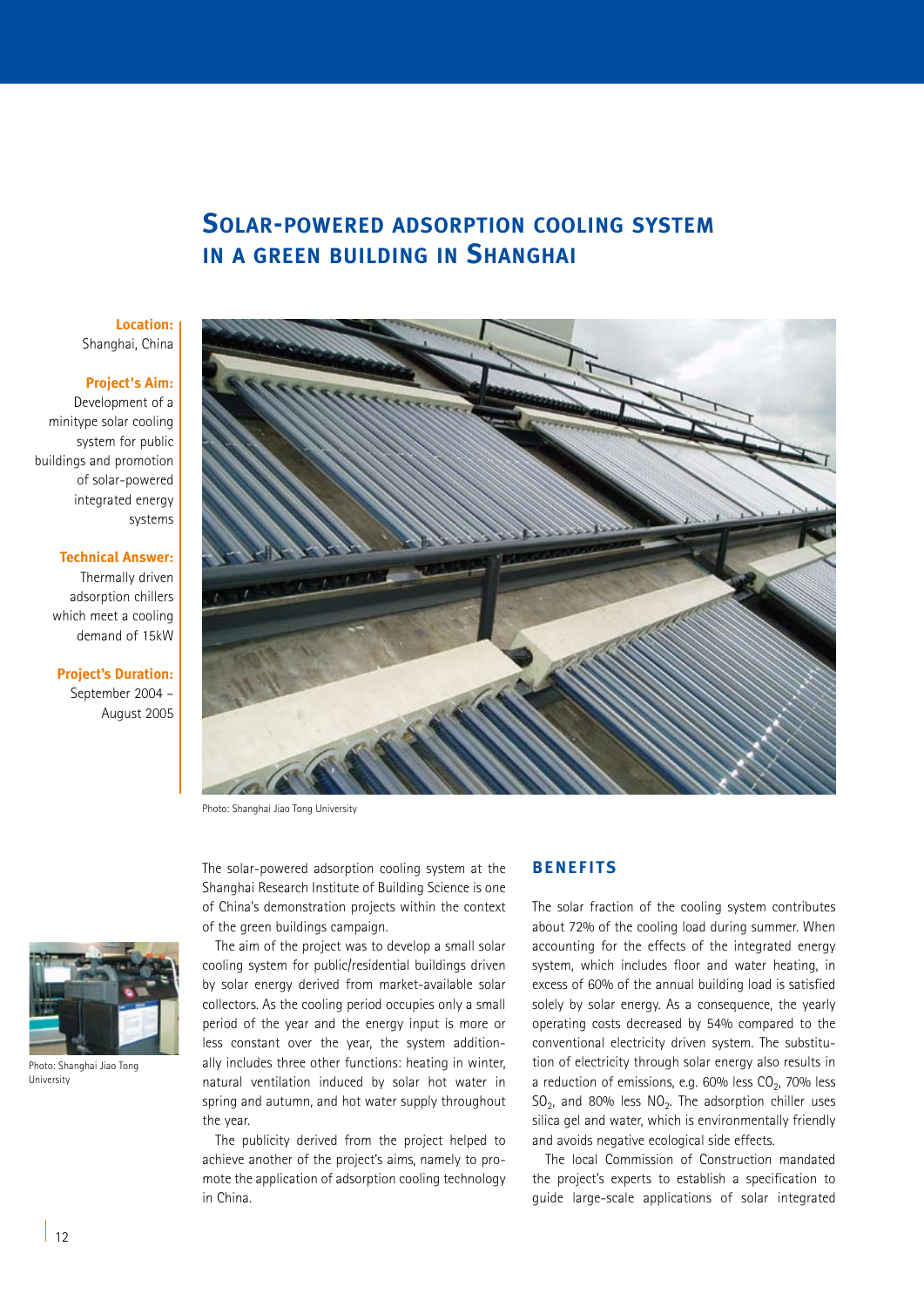energy systems. Consequently some ideal integrated schemes have been implemented in residential buildings, where the residents have benefited from the positive impacts mentioned above.

### **SUSTAINABILITY**

The team responsible for the project from Shanghai Jiao Tong University has more than 10 years of experience with solar-powered adsorption cooling technologies. The continuous and intensive collaboration with private companies has led to significant improvements concerning the technology and industrialisation, which has, in turn, ensured technological sustainability. Furthermore, the project is supported by the Shanghai Commission of Science and Technology, the Ministry of Science and Technology of China and the National Science Foundation Project, helping to assure the financial sustainability of the project.

#### **TECHNOLOGY**

The solar-powered adsorption cooling system consists of 150m2 solar collectors satisfying the cooling and heating demand of 460m2, and two adsorption chillers based on silica gel and water. In collaboration with the architects, u-type evacuated tubular solar collectors were attached to the building. A steel structure facilitates an adjustment of the collectors to face south with an angle of 40° allowing an optimal solar harvest.

The configuration of the adsorption chillers allows variations in flow temperature from 60°C to 90°C. Results of the first year of operation have shown that during summer the average refrigeration output of the system was 15.3kW, meeting the cooling demand. Maximum output of the system was 20kW.

#### **FINANCIAL ISSUES**

The investment costs of the solar-powered adsorption cooling system are about EUR 35,000; however, due to continuous improvements and standardisation, the project is making progress in decreasing the initial costs.

The results of the economic analysis show that the payback time is about 7 to 8 years, if based solely on heating and cooling. The payback time decreases to 2.5 years when the calculations include domestic hot water use.

## **OBSTACLES**

Communication with stakeholders and service providers caused the main problems during the implementation process. To overcome this obstacle it was important to minimise the pressure put on other providers by supplying them with as much information as possible. The architects worked best when already provided with feasible schemes adjusted to the system's needs, e.g. area covered by collectors and their specific adjustment.

Concerning the integration of the solar energy system into the building's energy system, cooperation with the air conditioning designers was required. Therefore, the system should be designed to cover the cooling load of the considered area, eventually including potential back up systems.

### **REPLICABILITY**

In China there are 7 solar-powered adsorption cooling systems in operation. The project can also be replicated in other areas. However, it is important that the system's configuration is designed by experts to ensure that the fine-tuning of the single components is performed to optimal level.

Furthermore, Shanghai Jiao Tong University is continually improving the structure of the adsorption chiller with efficient heat exchanger to reduce the size of the chiller. To improve the reliability of the chiller, a new circulation system, which reduces the number of valves, is under development.



Photo: Shanghai Jiao Tong University

Additionally, the system's configuration is being constantly improved to optimise the storage water tank, automatic control strategies and air conditioning terminal.

The continuing enhancement of the system will not only result in a decrease of initial investment costs, but also foster the further replication.

## **CONTACT**

**Shanghai Jiao Tong University** Mr. Wang Ru Zhu e-mail: rzwang@sjtu.edu.cn URL: www.solar.sjtu.edu.cn

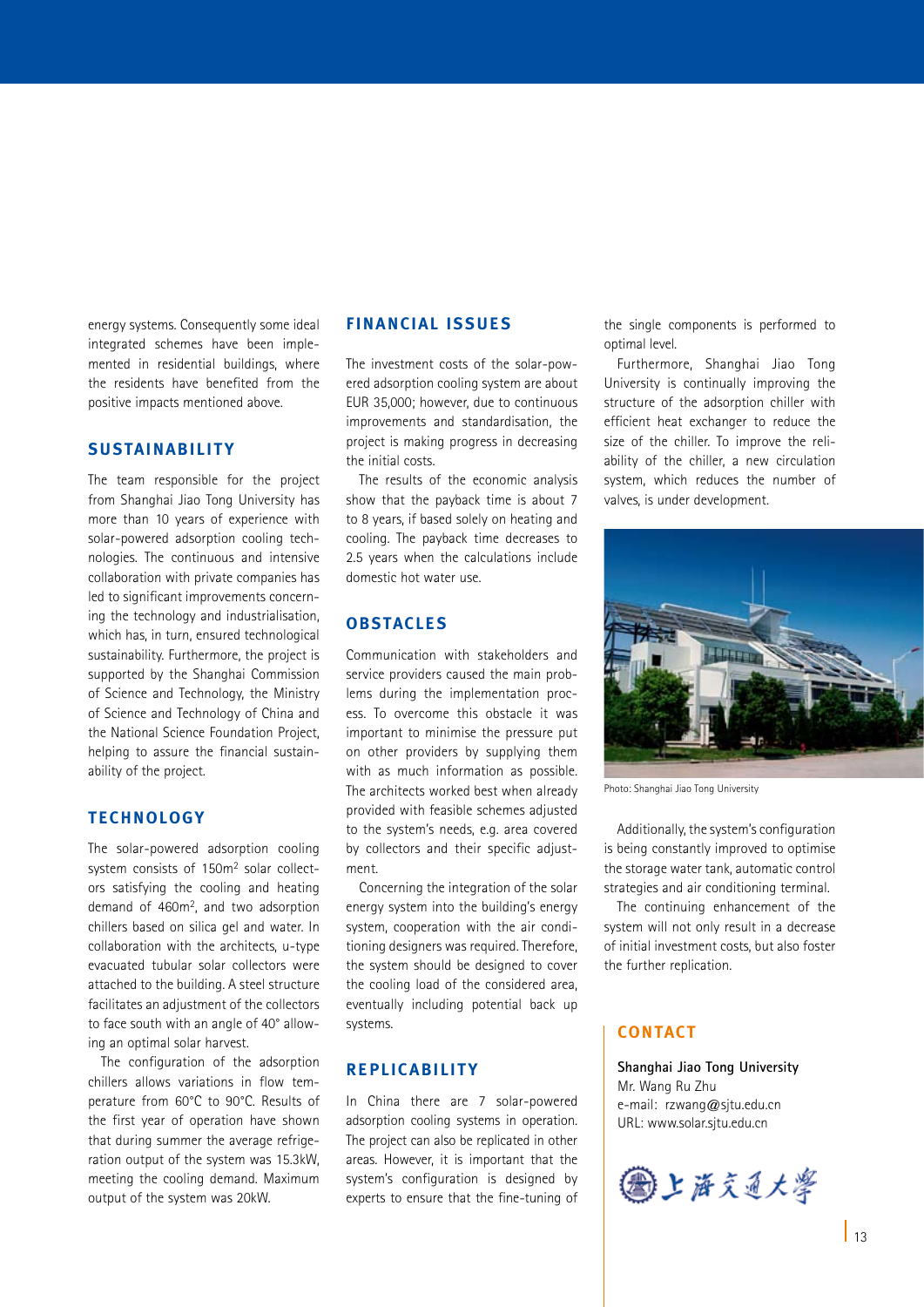# **Next PREP topic: water for energy and energy for water**

In 2004, **WISIONS** presented good practice examples on water and energy in its second brochure "Water and Energy – Precious Resources". Three years on, the topic is as important as it was then. For example, the current UN "Water for Life" Decade 2005–2015 stresses the importance of taking immediate action on water-related issues dealing with health, biodiversity, environment, agriculture and energy, as well as gender and the fulfilment of the Millennium Development Goals.

The urgency becomes clear when bearing in mind that, at present, 1.1 billion people in developing countries have no access to safe drinking water. Furthermore, 2.6 billion people lack access to basic sanitation. Around 70% of consumed surface or ground water is used for agricultural purposes. Moreover, withdrawals for land irrigation are estimated to grow by 14% between 2000 and 2030. Additionally, the agricultural sector is facing competition from other sectors that are also increasing their demand for water, forcing agriculture to improve irrigation efficiency, to decrease pollution and to use recycled water.

Above all, there is the connection between water and energy. Water, on the one hand, is a driving agent for renewable energy with great potential to improve the energy supply for people who lack reliable access to electricity or use inefficient energy sources. On the other hand, renewable energy can be a promising solution for the provision of drinking and/or usable water.

## **Water for Energy**

Small hydropower plants are a reliable supplier of electricity generation, especially for rural populations without access to grid electricity. Furthermore, in comparison to their larger counterparts, these plants are both environmentally and socially sound and can lead to independence from other energy providers.

More recent attempts to use water for energy generation are evident in the establishment of wave and tidal power plants. The kinetic and potential energy of the waves, derived from the wave's orbital movements and head difference between crest and trough, are converted into electrical energy.

### **Energy for Water**

Providing water of an optimal quality usually requires energy, for example groundwater pumping, desalination or irrigation. These activities are especially challenging in remote regions lacking access to conventional energy systems. In such circumstances, renewable energy, especially solar energy, can be a good alternative as it is a decentralised source of energy. However, regions with grid access can also take advantage of the use of renewable energy for the different kinds of water provision. For example, desalination of water is often needed in areas with high solar radiation and using the sun as a source for energy is a reliable solution which benefits the environment as well as the economic situation.

The "Water for Life" Decade aims to promote efforts to achieve international commitments made on water and water-related issues. In this context, **WISIONS** would like to renew its call for good practice examples on water and energy that help to fulfil the commitments and, to that end, invites the submission of examples of good practice.

## **FIELDS OF INTEREST INCLUDE:**

- **n** projects concerned with socially and  **ecologically sound small hydropower**
- <sup>n</sup> **projects focussing on wave or tidal power**
- <sup>n</sup> **projects that reduce water poverty by e.g. desalination of salted or brackish water with the help of renewable energy**
- <sup>n</sup> **projects that support water treatment systems running with renewable energy to improve sanitation and the reuse of water**
- **n projects that address the use of renewable energy for water pumping and resource efficient irrigation systems**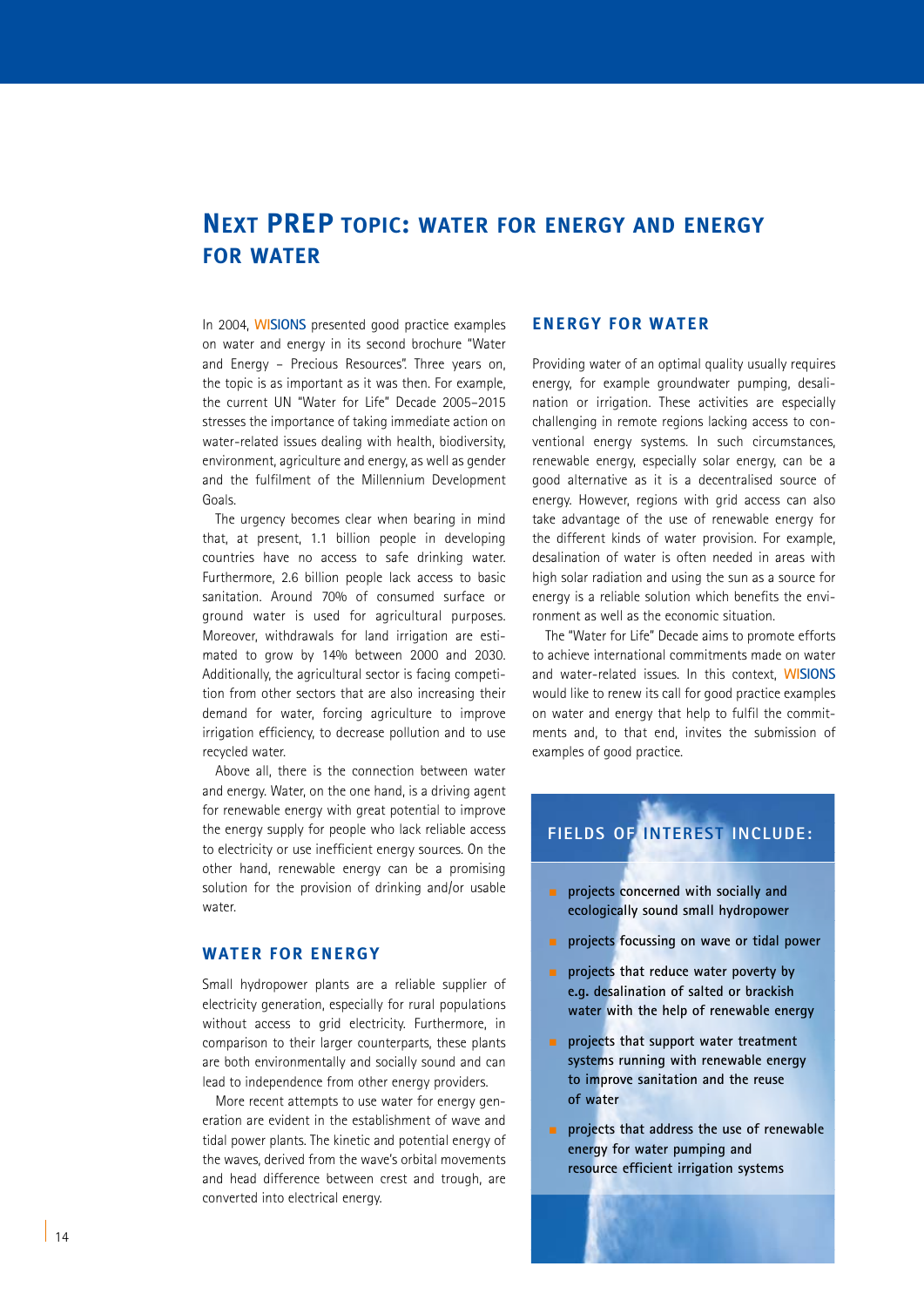## **SEPS - SUSTAINABLE ENERGY PROIECT SUPPORT**

To complement the promotion of good practices in the **PREP** brochures, **WISIONS**  aims to bridge the gap between the existence of good concepts and their lack of implementation through the **SEPS** initiative.

The key objective of **SEPS** is to identify projects with the real potential to be of strategic importance in the renewable and efficient use of energy. By providing technical and other forms of support, **SEPS** seeks to overcome existing barriers, helping clean and efficient energy to become commonplace.

The most promising renewable and energy efficiency concepts are selected using transparent analysis based on internationally recognised criteria. The selection process is carried out via an annual call for applications (usually during the summer). Once a project is selected, **SEPS** can provide additional guidance and support, for example:

- n potential financial support to assist with project implementation
- **n** practical expert advice and knowledge transfer for effective implementation
- $\blacksquare$  promotion to relevant institutions, decision makers and scientists
- $\Box$  publication on www.wisions.net

Projects supported must be innovative, sustainable and possible to replicate in other parts of the world. They have to be at an implementation ready stage and a well-developed implementation strategy must exist.

## **EXAMPLES OF PROJECTS supported by SEPS**

**Sustainable Rural Energy Development, Peru** (10 solar power systems and a pico hydro scheme)

In the Cajamarja region of Peru's highlands, "Soluciones Practicas" developed a rural electrification project for 10 communities. The main activities were in the field of technical and managerial capacity building, resulting in each community owning and operating the project on an economically sustainable model, based on a bottom-up implementation process. This project concept was allocated financial support in the second SEPS round. It started in spring 2006 and was successfully concluded in summer 2007.

#### **Wind Power Electrification of the Island of Futuna**

This project, which was started in spring 2007, is part of the third round of SEPS. In the short term it will install wind generators at schools and other institutions; longer term the viability of renewable energy technologies (RETs) will be demonstrated, which will support Vanuatu's ambitious policy aim of achieving 100% renewable energy. The special focus of VANREPA (Vanuatu Renewable Energy and Power Association) is on establishing a not-for-profit Renewable Energy Service Cooperative (RESCoop) that will provide the necessary technical and managerial support. The RESCoop will sell renewable energy to end-users and is considered to be an essential element for ensuring the sustainability of the project.

## **Criteria for obtaining SEPS support**

**SEPS** has a set of criteria used in selecting appropriate sustainable projects and relevant forms of support. The following 5 criteria are obligatory:

- $\blacksquare$  technical viability of the project
- n economic feasibility
- local and global environmental benefits
- marketability and replication possibilities
- $\blacksquare$  implementation strategy



Photo: VANREPA

As the goal of sustainable development requires an integrated approach, additional criteria are also applicable, such as:

- social aspects
- inclusion of local population/structures
- $\blacksquare$  employment potential
- $\Box$  cooperation with other stakeholders

#### **So far …**

In the first three calls, twenty-five projects were selected for financial support covering a broad array of innovative sustainable energy solutions in more than 16 countries.

In order to contribute to the implementation of more intelligent energy projects, **WISIONS** launched a fourth call for **SEPS** applications in summer 2007. On this occasion, over 180 project proposals from more than 50 countries were received, more than ever before. On completion of the selection process, a number of these ambitious projects will be implemented.

Further information about **SEPS** can be found on www.wisions.net/pages/SEPS. htm